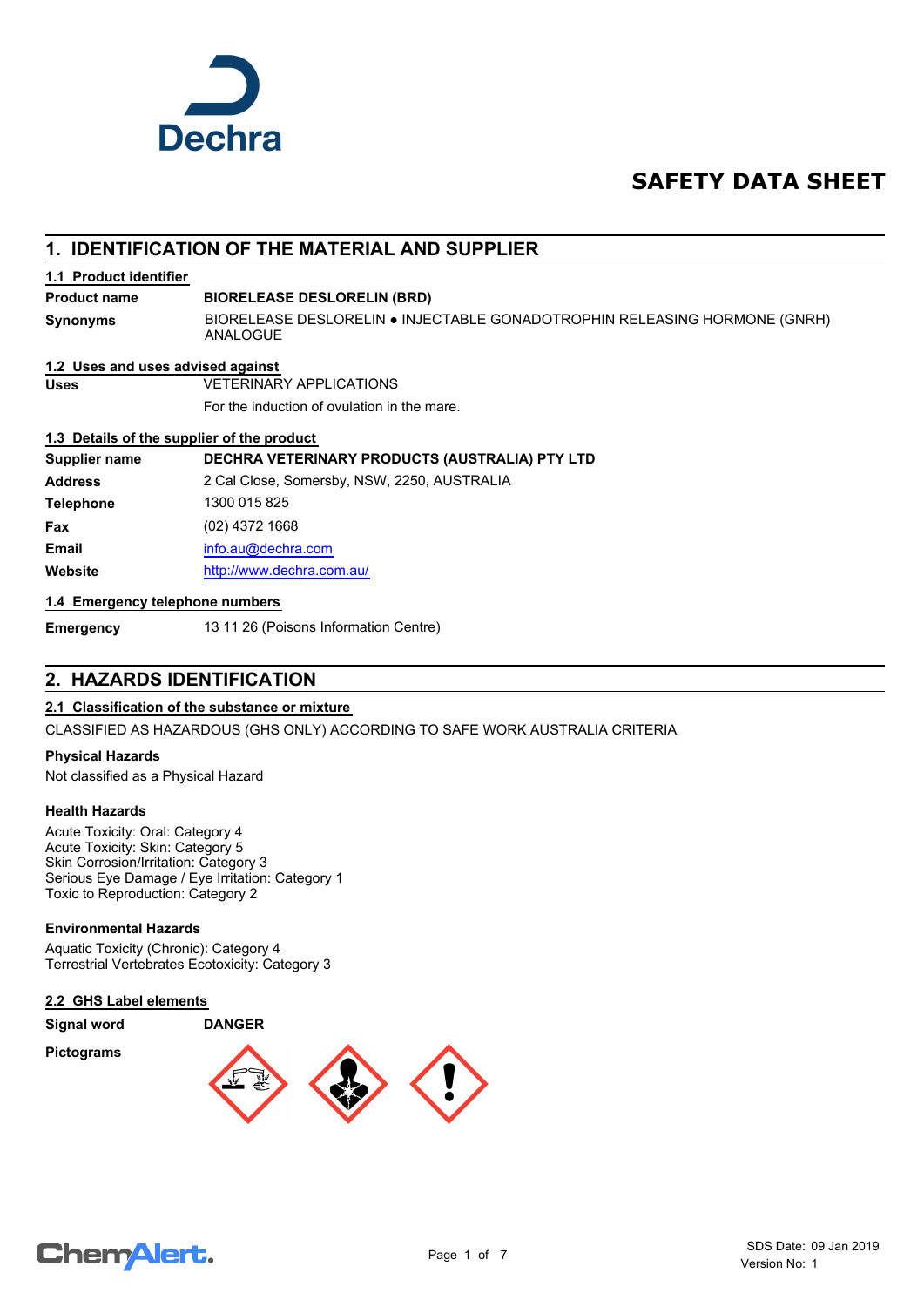| <b>Hazard statements</b> |                                                         |
|--------------------------|---------------------------------------------------------|
| H302                     | Harmful if swallowed.                                   |
| H313                     | May be harmful in contact with skin.                    |
| H316                     | Causes mild skin irritation.                            |
| H318                     | Causes serious eye damage.                              |
| H361                     | Suspected of damaging fertility or the unborn child.    |
| H413                     | May cause long lasting harmful effects to aguatic life. |
| H433                     | Harmful to terrestrial vertebrates.                     |

#### **Prevention statements**

| <b>Prevention statements</b> |                                                                                                                                     |
|------------------------------|-------------------------------------------------------------------------------------------------------------------------------------|
| P <sub>201</sub>             | Obtain special instructions before use.                                                                                             |
| P <sub>202</sub>             | Do not handle until all safety precautions have been read and understood.                                                           |
| P <sub>264</sub>             | Wash thoroughly after handling.                                                                                                     |
| P270                         | Do not eat, drink or smoke when using this product.                                                                                 |
| P273                         | Avoid release to the environment.                                                                                                   |
| P <sub>280</sub>             | Wear protective gloves/protective clothing/eye protection/face protection.                                                          |
| <b>Response statements</b>   |                                                                                                                                     |
| $P305 + P351 + P338$         | IF IN EYES: Rinse cautiously with water for several minutes. Remove contact lenses, if present and easy to<br>do. Continue rinsing. |
| $P308 + P313$                | IF exposed or concerned: Get medical advice/attention.                                                                              |
| P310                         | Immediately call a POISON CENTER or doctor/physician.                                                                               |
| P330                         | Rinse mouth.                                                                                                                        |
| <b>Storage statements</b>    |                                                                                                                                     |
| P405                         | Store locked up.                                                                                                                    |
| <b>Disposal statements</b>   |                                                                                                                                     |
| P <sub>501</sub>             | Dispose of contents/container in accordance with relevant regulations.                                                              |

#### **2.3 Other hazards**

This is a physiologically active product and so contact should be minimised, especially if the user is taking a form of medication, as interactions can sometimes give unexpected and undesired results.

Pregnant women and others of childbearing age should exercise caution when handling this product. Accidental administration may lead to a disruption of the menstrual cycle. Direct contact with the skin should therefore be avoided and any contact areas should be washed immediately with soap and water if exposure does occur. As with all injectable drugs causing profound physiological effects, routine precautions should be employed by practitioners when handling and using BioRelease Deslorelin (BRD) to prevent accidental injection.

# **3. COMPOSITION/ INFORMATION ON INGREDIENTS**

#### **3.1 Substances / Mixtures**

| Ingredient                           | <b>CAS Number</b> | <b>EC Number</b> | Content   |
|--------------------------------------|-------------------|------------------|-----------|
| NON HAZARDOUS INGREDIENTS            | Not Available     | Not Available    | Remainder |
| [DES-GLY10, D-TRP6]-LH-RH ETHYLAMIDE | 57773-65-6        |                  | 0.125%    |

# **4. FIRST AID MEASURES**

#### **4.1 Description of first aid measures**

| Eve                         | If in eyes, hold eyelids apart and flush continuously with running water. Continue flushing until advised to<br>stop by a Poisons Information Centre, a doctor, or for at least 15 minutes.                 |  |
|-----------------------------|-------------------------------------------------------------------------------------------------------------------------------------------------------------------------------------------------------------|--|
| <b>Inhalation</b>           | If inhaled, remove from contaminated area. Apply artificial respiration if not breathing.                                                                                                                   |  |
| <b>Skin</b>                 | If skin or hair contact occurs, remove contaminated clothing and flush skin and hair with running water.<br>Continue flushing with water until advised to stop by a Poisons Information Centre or a doctor. |  |
| Ingestion                   | For advice, contact a Poisons Information Centre on 13 11 26 (Australia Wide) or a doctor (at once).                                                                                                        |  |
| <b>First aid facilities</b> | Eye wash facilities should be available.                                                                                                                                                                    |  |

#### **4.2 Most important symptoms and effects, both acute and delayed**

This product is used in veterinary applications. Due to the nature of use, adverse health effects are not anticipated with normal use. Refer to medical doctor/specialist for advice regarding adverse side effects.

#### **4.3 Immediate medical attention and special treatment needed**

Treat symptomatically.

# **ChemAlert.**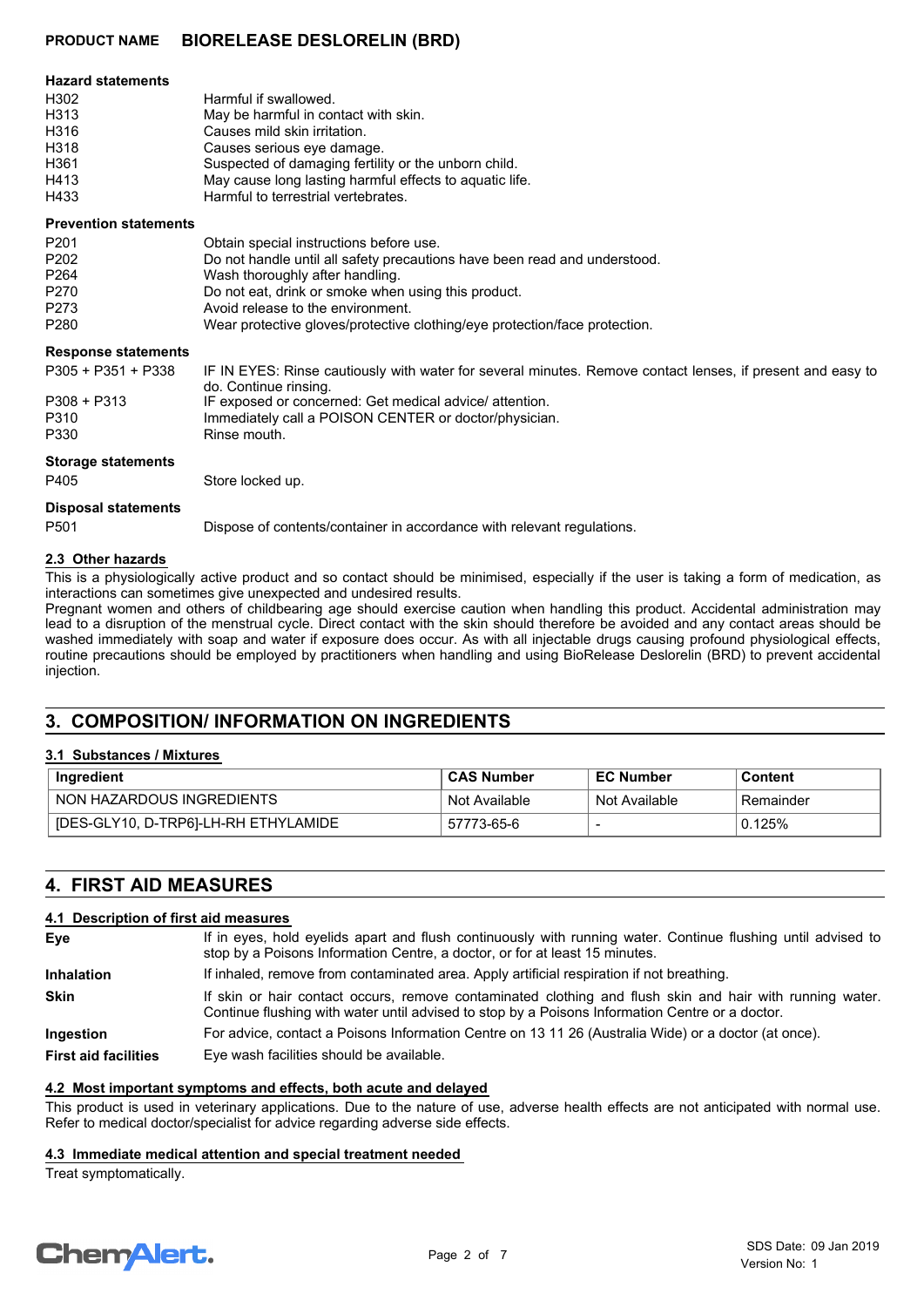# **5. FIRE FIGHTING MEASURES**

#### **5.1 Extinguishing media**

Dry agent, carbon dioxide or water fog. Prevent contamination of drains and waterways.

#### **5.2 Special hazards arising from the substance or mixture**

Combustible. May evolve carbon oxides and hydrocarbons when heated to decomposition.

#### **5.3 Advice for firefighters**

Evacuate area and contact emergency services. Toxic gases may be evolved in a fire situation. Remain upwind and notify those downwind of hazard. Wear full protective equipment including Self Contained Breathing Apparatus (SCBA) when combating fire. Use waterfog to cool intact containers and nearby storage areas.

#### **5.4 Hazchem code**

None allocated.

# **6. ACCIDENTAL RELEASE MEASURES**

#### **6.1 Personal precautions, protective equipment and emergency procedures**

Wear Personal Protective Equipment (PPE) as detailed in section 8 of the SDS.

#### **6.2 Environmental precautions**

Prevent product from entering drains and waterways.

#### **6.3 Methods of cleaning up**

Contain spillage, then cover / absorb spill with non-combustible absorbent material (vermiculite, sand, or similar), collect and place in suitable containers for disposal.

#### **6.4 Reference to other sections**

See Sections 8 and 13 for exposure controls and disposal.

# **7. HANDLING AND STORAGE**

#### **7.1 Precautions for safe handling**

Before use carefully read the product label. Use of safe work practices are recommended to avoid eye or skin contact and inhalation. Observe good personal hygiene, including washing hands before eating. Prohibit eating, drinking and smoking in contaminated areas.

#### **7.2 Conditions for safe storage, including any incompatibilities**

Store in a cool, dry, well marked area, removed from incompatible substances, foodstuffs and other drugs. Storage areas and containers should be clearly marked for drug holding, protected from light, freezing or physical damage and tightly sealed when not in use. Keep out of reach of children. Store as a Class C2 Combustible Liquid (AS1940). Store below 30°C.

#### **7.3 Specific end uses**

No information provided.

# **8. EXPOSURE CONTROLS / PERSONAL PROTECTION**

#### **8.1 Control parameters**

#### **Exposure standards**

No exposure standards have been entered for this product.

#### **Biological limits**

No biological limit values have been entered for this product.

#### **8.2 Exposure controls**

**Engineering controls** Avoid inhalation. Use in well ventilated areas.

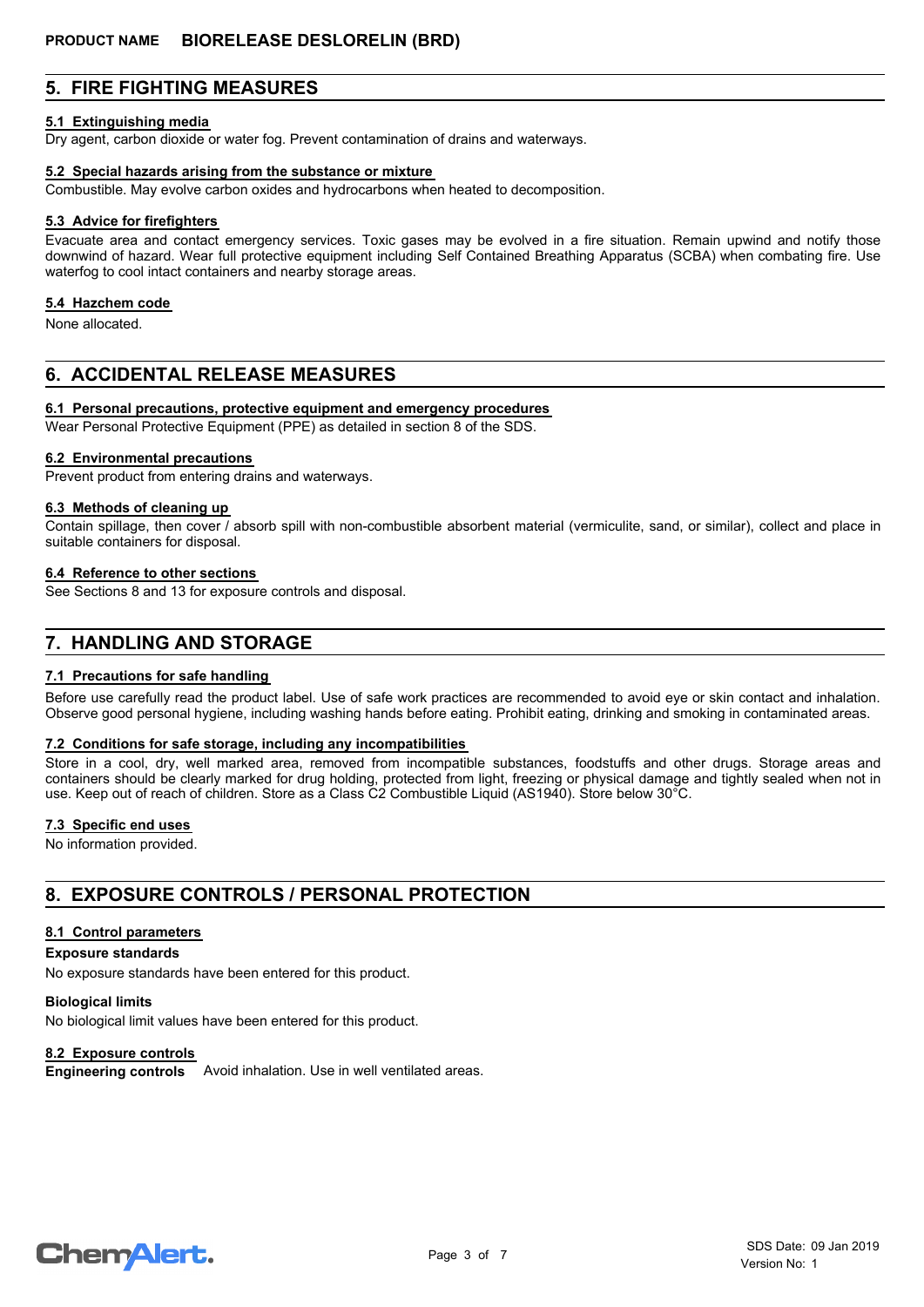### **PPE**

| Eye / Face  | Wear splash-proof goggles.                                                  |
|-------------|-----------------------------------------------------------------------------|
| Hands       | Wear PVC or rubber gloves.                                                  |
| Bodv        | Wear coveralls.                                                             |
| Respiratory | Where an inhalation risk exists, wear a Type A (Organic vapour) respirator. |
|             |                                                                             |



# **9. PHYSICAL AND CHEMICAL PROPERTIES**

### **9.1 Information on basic physical and chemical properties**

| Appearance                       | CLEAR OILY LIQUID           |
|----------------------------------|-----------------------------|
| Odour                            | SLIGHT ODOUR                |
| <b>Flammability</b>              | <b>CLASS C2 COMBUSTIBLE</b> |
| <b>Flash point</b>               | > 93°C                      |
| <b>Boiling point</b>             | <b>NOT AVAILABLE</b>        |
| <b>Melting point</b>             | <b>NOT AVAILABLE</b>        |
| <b>Evaporation rate</b>          | <b>NOT AVAILABLE</b>        |
| рH                               | <b>NOT AVAILABLE</b>        |
| <b>Vapour density</b>            | <b>NOT AVAILABLE</b>        |
| <b>Specific gravity</b>          | 1.05 to 1.15                |
| Solubility (water)               | <b>SOLUBLE</b>              |
| Vapour pressure                  | <b>NOT AVAILABLE</b>        |
| <b>Upper explosion limit</b>     | <b>NOT RELEVANT</b>         |
| Lower explosion limit            | <b>NOT RELEVANT</b>         |
| <b>Partition coefficient</b>     | <b>NOT AVAILABLE</b>        |
| <b>Autoignition temperature</b>  | <b>NOT AVAILABLE</b>        |
| <b>Decomposition temperature</b> | <b>NOT AVAILABLE</b>        |
| Viscosity                        | <b>NOT AVAILABLE</b>        |
| <b>Explosive properties</b>      | <b>NOT AVAILABLE</b>        |
| <b>Oxidising properties</b>      | <b>NOT AVAILABLE</b>        |
| <b>Odour threshold</b>           | <b>NOT AVAILABLE</b>        |
|                                  |                             |

# **10. STABILITY AND REACTIVITY**

### **10.1 Reactivity**

Carefully review all information provided in sections 10.2 to 10.6.

### **10.2 Chemical stability**

Stable under recommended conditions of storage.

## **10.3 Possibility of hazardous reactions**

Polymerization is not expected to occur.

#### **10.4 Conditions to avoid**

Avoid heat, sparks, open flames and other ignition sources.

#### **10.5 Incompatible materials**

Incompatible with oxidising agents (e.g. hypochlorites), acids (e.g. nitric acid) and alkalis (e.g. sodium hydroxide).

#### **10.6 Hazardous decomposition products**

May evolve carbon oxides and hydrocarbons when heated to decomposition.

# **11. TOXICOLOGICAL INFORMATION**

# **11.1 Information on toxicological effects**

**Acute toxicity** Harmful if swallowed. May be harmful in contact with skin. Pregnant women and others of childbearing age

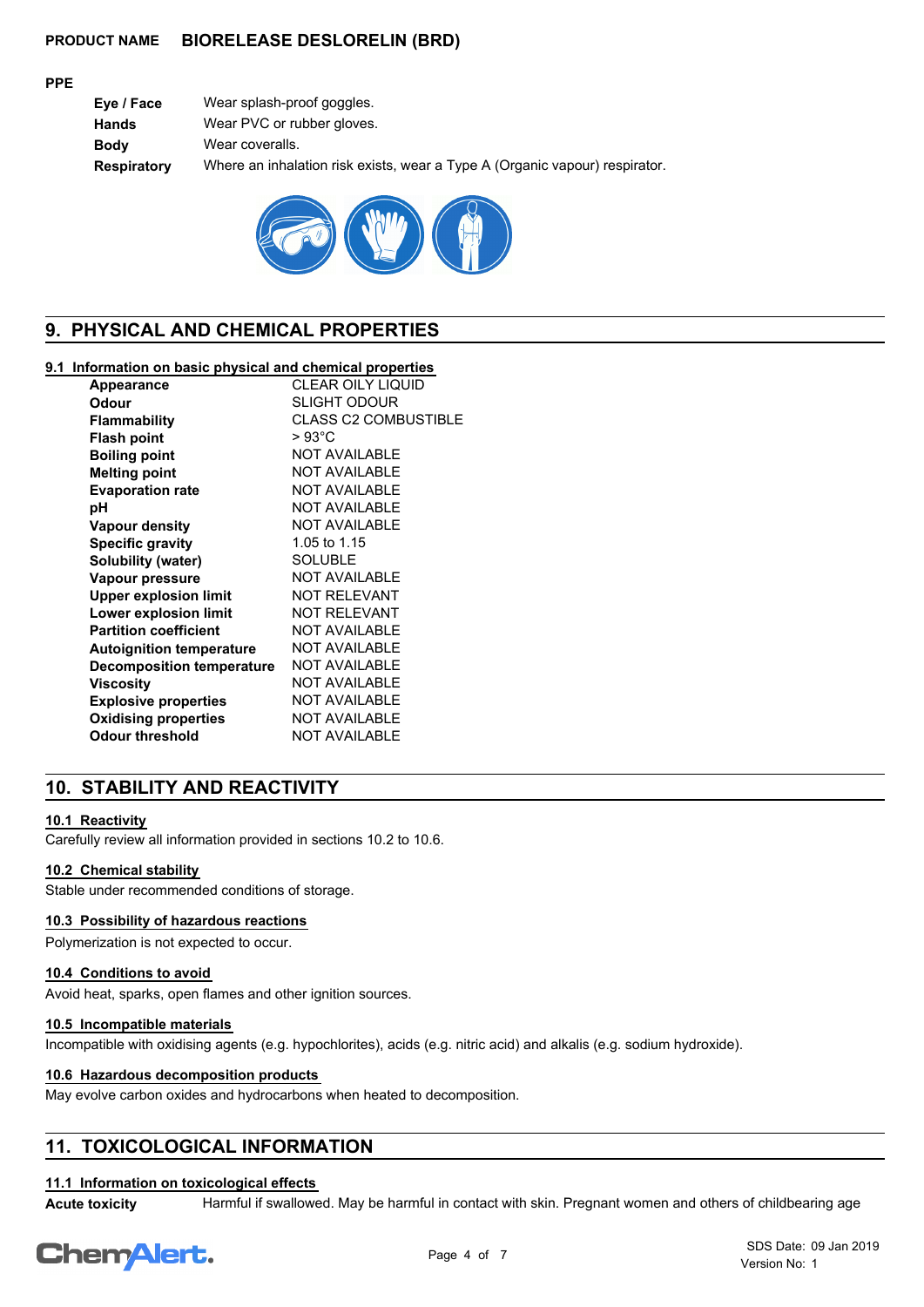should exercise caution when handling this product. Accidental administration may lead to a disruption of the menstrual cycle. Direct contact with the skin should therefore be avoided and any contact areas should be washed immediately with soap and water if exposure does occur. As with all injectable drugs causing profound physiological effects, routine precautions should be employed by practitioners when handling and using BioRelease Deslorelin (BRD) to prevent accidental injection. This product is used in veterinary applications. Use safe work practices to avoid eye contact, prolonged skin contact and ingestion. Refer to medical doctor/specialist for advice regarding adverse side effects.

**Skin** Contact may result in irritation, redness, pain and rash. Causes serious eye damage. Contact may result in irritation, lacrimation, pain, redness and possible permanent damage. **Eye Sensitisation** Not classified as causing skin or respiratory sensitisation. Not classified as causing organ damage from single exposure. However, high level exposure may result in headache, nausea and respiratory tract irritation. **STOT - single exposure STOT - repeated** Not classified as causing organ damage from repeated exposure. **exposure Reproductive** Suspected of damaging fertility or the unborn child. **Carcinogenicity** Not classified as a carcinogen. **Mutagenicity** Not classified as a mutagen.

**Aspiration** Not classified as causing aspiration.

# **12. ECOLOGICAL INFORMATION**

#### **12.1 Toxicity**

May cause long lasting harmful effects in the aquatic environment. Harmful to terrestrial vertebrates.

#### **12.2 Persistence and degradability**

This product is biodegradable.

### **12.3 Bioaccumulative potential**

Not expected to bioaccumulate.

#### **12.4 Mobility in soil**

No information provided.

#### **12.5 Other adverse effects**

No information provided.

# **13. DISPOSAL CONSIDERATIONS**

#### **13.1 Waste treatment methods**

Return to manufacturer/supplier where possible. For small amounts, bury in approved landfill site. Contact the manufacturer/supplier for additional information (if required). **Waste disposal**

Legislation **Dispose of in accordance with relevant local legislation.** 

# **14. TRANSPORT INFORMATION**

#### **NOT CLASSIFIED AS A DANGEROUS GOOD BY THE CRITERIA OF THE ADG CODE, IMDG OR IATA**

|                                     | <b>LAND TRANSPORT (ADG)</b> | <b>SEA TRANSPORT (IMDG / IMO)</b> | AIR TRANSPORT (IATA / ICAO) |
|-------------------------------------|-----------------------------|-----------------------------------|-----------------------------|
| 14.1 UN Number                      | None allocated.             | None allocated.                   | None allocated.             |
| 14.2 Proper<br><b>Shipping Name</b> | None allocated.             | None allocated.                   | None allocated.             |
| 14.3 Transport<br>hazard class      | None allocated.             | None allocated.                   | None allocated.             |
| 14.4 Packing Group                  | None allocated.             | None allocated.                   | None allocated.             |

## **14.5 Environmental hazards**

No information provided.

**14.6 Special precautions for user**

# **ChemAlert.**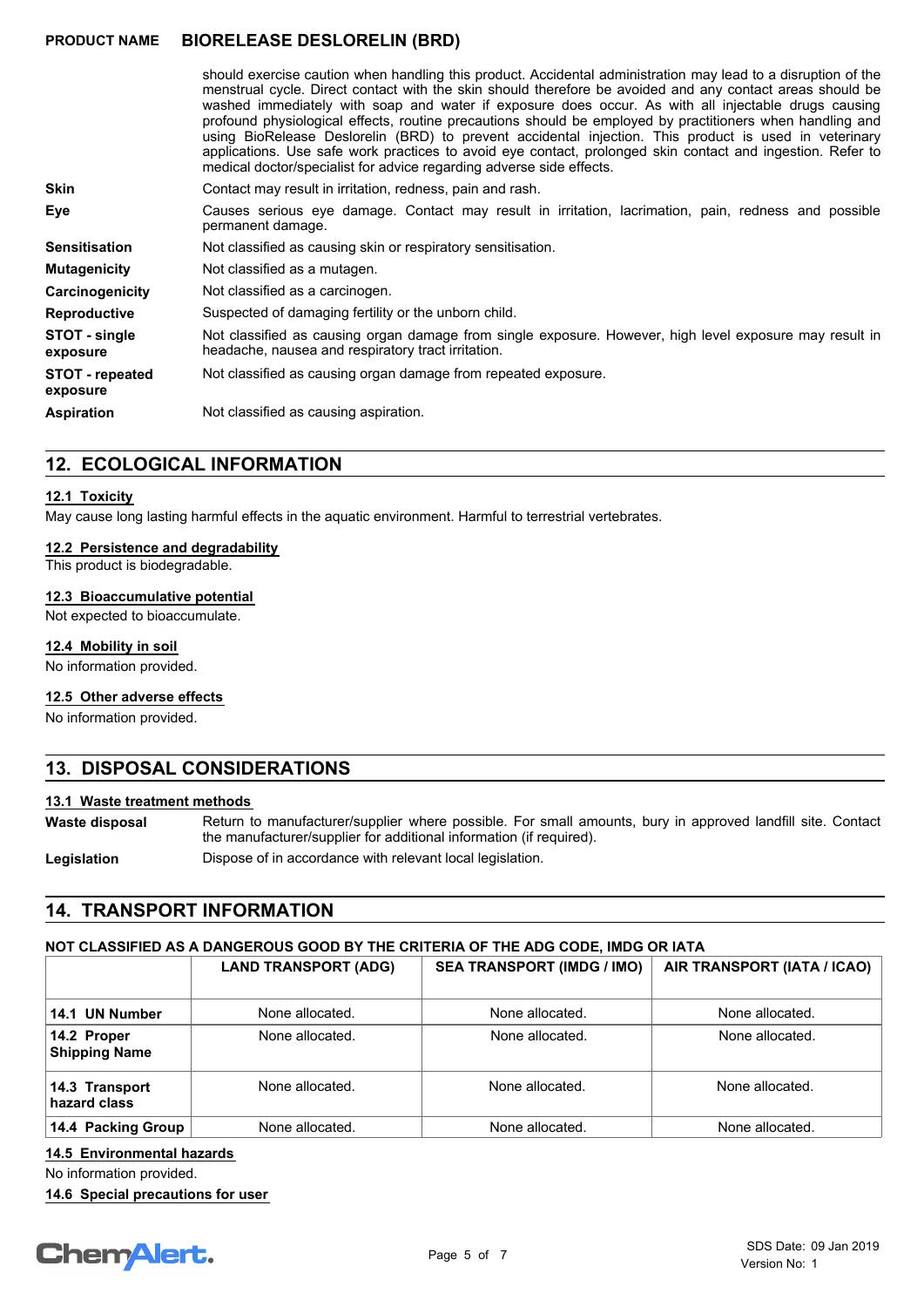**Hazchem code** None allocated.

# **15. REGULATORY INFORMATION**

Classified as a Schedule 4 (S4) Standard for the Uniform Scheduling of Medicines and Poisons (SUSMP). **15.1 Safety, health and environmental regulations/legislation specific for the substance or mixture Poison schedule AUSTRALIA: AICS (Australian Inventory of Chemical Substances)** All components are listed on AICS, or are exempt. **Inventory listings** Safework Australia criteria is based on the Globally Harmonised System (GHS) of Classification and Labelling of Chemicals. **Classifications APVMA Numbers** 64329

# **16. OTHER INFORMATION**

WORKPLACE CONTROLS AND PRACTICES: Unless a less toxic chemical can be substituted for a hazardous substance, ENGINEERING CONTROLS are the most effective way of reducing exposure. The best protection is to enclose operations and/or provide local exhaust ventilation at the site of chemical release. Isolating operations can also reduce exposure. Using respirators or protective equipment is less effective than the controls mentioned above, but is sometimes necessary. **Additional information**

> RESPIRATORS: In general the use of respirators should be limited and engineering controls employed to avoid exposure. If respiratory equipment must be worn ensure correct respirator selection and training is undertaken. Remember that some respirators may be extremely uncomfortable when used for long periods. The use of air powered or air supplied respirators should be considered where prolonged or repeated use is necessary.

#### PERSONAL PROTECTIVE EQUIPMENT GUIDELINES:

The recommendation for protective equipment contained within this report is provided as a guide only. Factors such as form of product, method of application, working environment, quantity used, product concentration and the availability of engineering controls should be considered before final selection of personal protective equipment is made.

#### HEALTH EFFECTS FROM EXPOSURE:

It should be noted that the effects from exposure to this product will depend on several factors including: form of product; frequency and duration of use; quantity used; effectiveness of control measures; protective equipment used and method of application. Given that it is impractical to prepare a report which would encompass all possible scenarios, it is anticipated that users will assess the risks and apply control methods where appropriate.